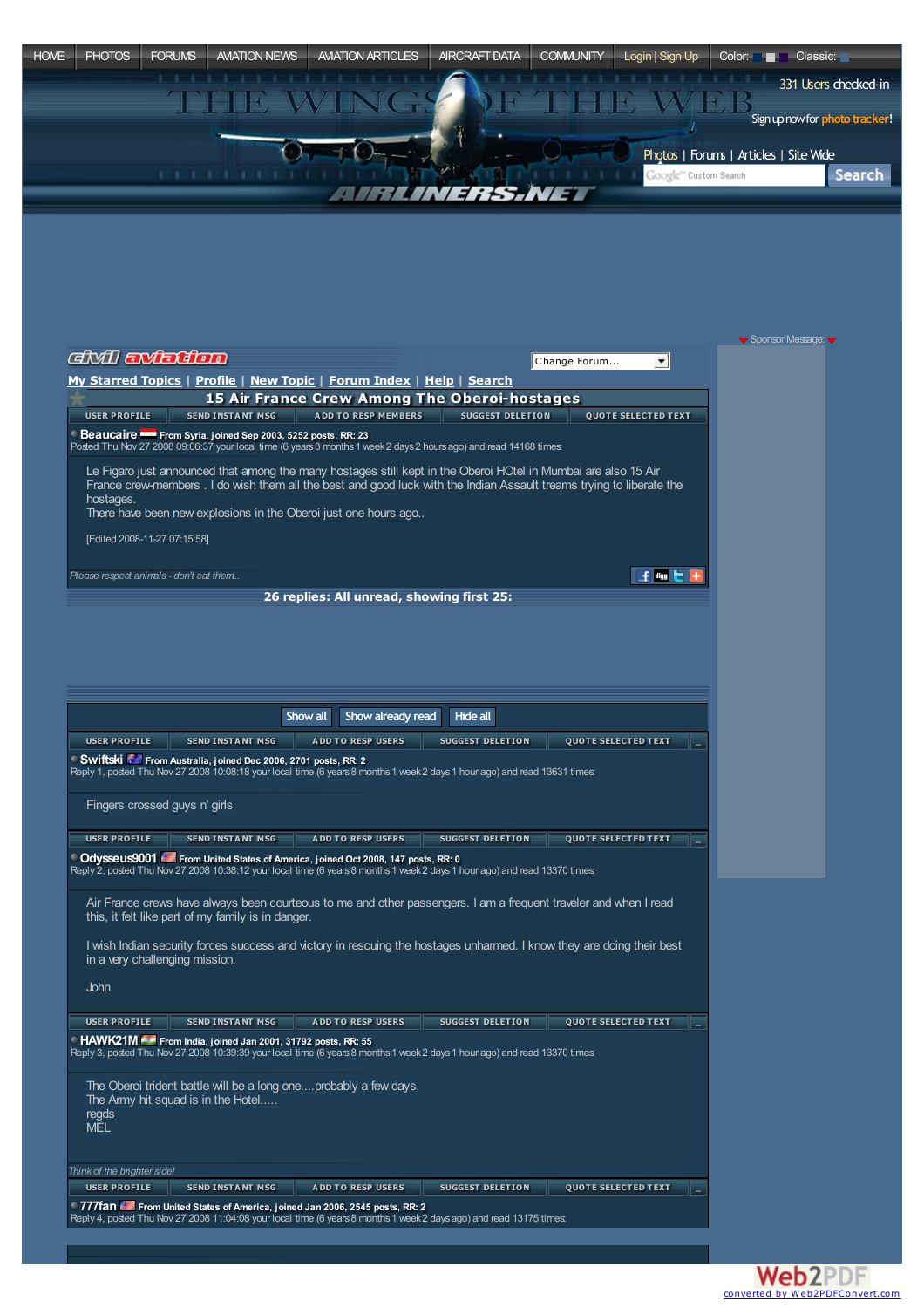| escape. Either way, best wishes for a quick, safe resolution to their predicament.                                                                                                                                                                   |
|------------------------------------------------------------------------------------------------------------------------------------------------------------------------------------------------------------------------------------------------------|
|                                                                                                                                                                                                                                                      |
| In keeping with the aviation theme, it's too bad the attackers' fate couldn't be decided among the fan blades of a GE90<br>engine.                                                                                                                   |
| 777fan                                                                                                                                                                                                                                               |
| DC-8 61/63/71 DC-9-30/50 MD-80/82/83 DC-10-10/30 MD-11 717 721/2 732/3/4/5/G/8/9 741/2/4 752 762/3 777 A306/319/20/33 AT                                                                                                                             |
| <b>USER PROFILE</b><br><b>SEND INSTANT MSG</b><br><b>ADD TO RESP USERS</b><br><b>SUGGEST DELETION</b><br><b>QUOTE SELECTED TEXT</b>                                                                                                                  |
| FlySSC From United States of America, joined Aug 2003, 7476 posts, RR: 56<br>Reply 5, posted Thu Nov 27 2008 11:09:59 your local time (6 years 8 months 1 week 2 days ago) and read 13135 times:                                                     |
| Quoting 777fan (Reply 16):<br>CNN is reporting that the crew is "trapped" which suggests that they may not be hostages, but rather are<br>unable to escape.                                                                                          |
| Correct.                                                                                                                                                                                                                                             |
| The CREW is in the "Trident" section of the Oberoi hotel.<br>They are all safe. They initially all gathered in the room of the Captain, but now each crew member could return in their<br>room and they are waiting to be evacuated from the hotel.  |
| <b>USER PROFILE</b><br><b>SEND INSTANT MSG</b><br><b>ADD TO RESP USERS</b><br><b>SUGGEST DELETION</b><br><b>QUOTE SELECTED TEXT</b>                                                                                                                  |
| Par13del From Bahamas, joined Dec 2005, 8227 posts, RR: 8<br>Reply 6, posted Thu Nov 27 2008 11:19:50 your local time (6 years 8 months 1 week 2 days ago) and read 13003 times:                                                                     |
| Since this thread is about the concem for safety of these crews, if there are still attackers in the hotel is it wise to be<br>reporting in real time where exactly the crew is being secured?                                                       |
| This attack was obviously well co-ordinated, we would be careless to think that the planners have no access to the                                                                                                                                   |
| internet and can read open forums like this one. A lot of infrastructure went into this raid, regardless of the initial<br>reports are that there are foreigners involved, they had to have local support for shelter, planning, transportation etc. |
| and you can also be certain that not all members of this plot went out on the raid, some most certainely stayed at                                                                                                                                   |
| home to monitor the progress.                                                                                                                                                                                                                        |
| <b>SEND INSTANT MSG</b><br><b>USER PROFILE</b><br><b>ADD TO RESP USERS</b><br><b>SUGGEST DELETION</b><br><b>QUOTE SELECTED TEXT</b>                                                                                                                  |
| <b>DALelite +</b> From Switzerland, joined Jun 2000, 1770 posts, RR: 24<br>Reply 7, posted Thu Nov 27 2008 13:24:51 your local time (6 years 8 months 1 week 1 day 22 hours ago) and read 12478 times:                                               |
| good luck to them!!!                                                                                                                                                                                                                                 |
| <b>DALelite</b>                                                                                                                                                                                                                                      |
|                                                                                                                                                                                                                                                      |
| They loved to fly and it showed                                                                                                                                                                                                                      |
| <b>USER PROFILE</b><br><b>SEND INSTANT MSG</b><br><b>ADD TO RESP USERS</b><br><b>SUGGEST DELETION</b><br><b>OUOTE SELECTED TEXT</b>                                                                                                                  |
| NA From Germany, joined Dec 1999, 11148 posts, RR: 9<br>Reply 8, posted Thu Nov 27 2008 13:53:54 your local time (6 years 8 months 1 week 1 day 21 hours ago) and read 12218 times:                                                                  |
|                                                                                                                                                                                                                                                      |
| Last news is that special forces have killed all terrorists but one which is injured in the Oberoi hotel. All hostages safe.<br>Good news, hope its true.                                                                                            |
| <b>USER PROFILE</b><br><b>SEND INSTANT MSG</b><br><b>ADD TO RESP USERS</b><br>SUGGEST DELETION<br><b>QUOTE SELECTED TEXT</b>                                                                                                                         |
| <b>Davesci</b> From United States of America, joined Jun 2007, 2310 posts, RR: 0<br>Reply 9, posted Thu Nov 27 2008 13:54:34 your local time (6 years 8 months 1 week 1 day 21 hours ago) and read 12185 times:                                      |
| Prayers for the crew and their families                                                                                                                                                                                                              |
| Quoting 777fan (Reply 4):<br>In keeping with the aviation theme, it's too bad the attackers' fate couldn't be decided among the fan blades of<br>a GE90 engine.                                                                                      |
| I agree.                                                                                                                                                                                                                                             |
| Dave                                                                                                                                                                                                                                                 |
|                                                                                                                                                                                                                                                      |
| Can I have a mojito on this flight?<br><b>USER PROFILE</b><br><b>SEND INSTANT MSG</b><br><b>ADD TO RESP USERS</b><br><b>SUGGEST DELETION</b><br><b>QUOTE SELECTED TEXT</b>                                                                           |
| Luv2fly From United States of America, joined May 2003, 12278 posts, RR: 46<br>FirstClass<br>Reply 10, posted Thu Nov 27 2008 14:29:15 your local time (6 years 8 months 1 week 1 day 21 hours ago) and read<br>Member<br>11773 times:               |

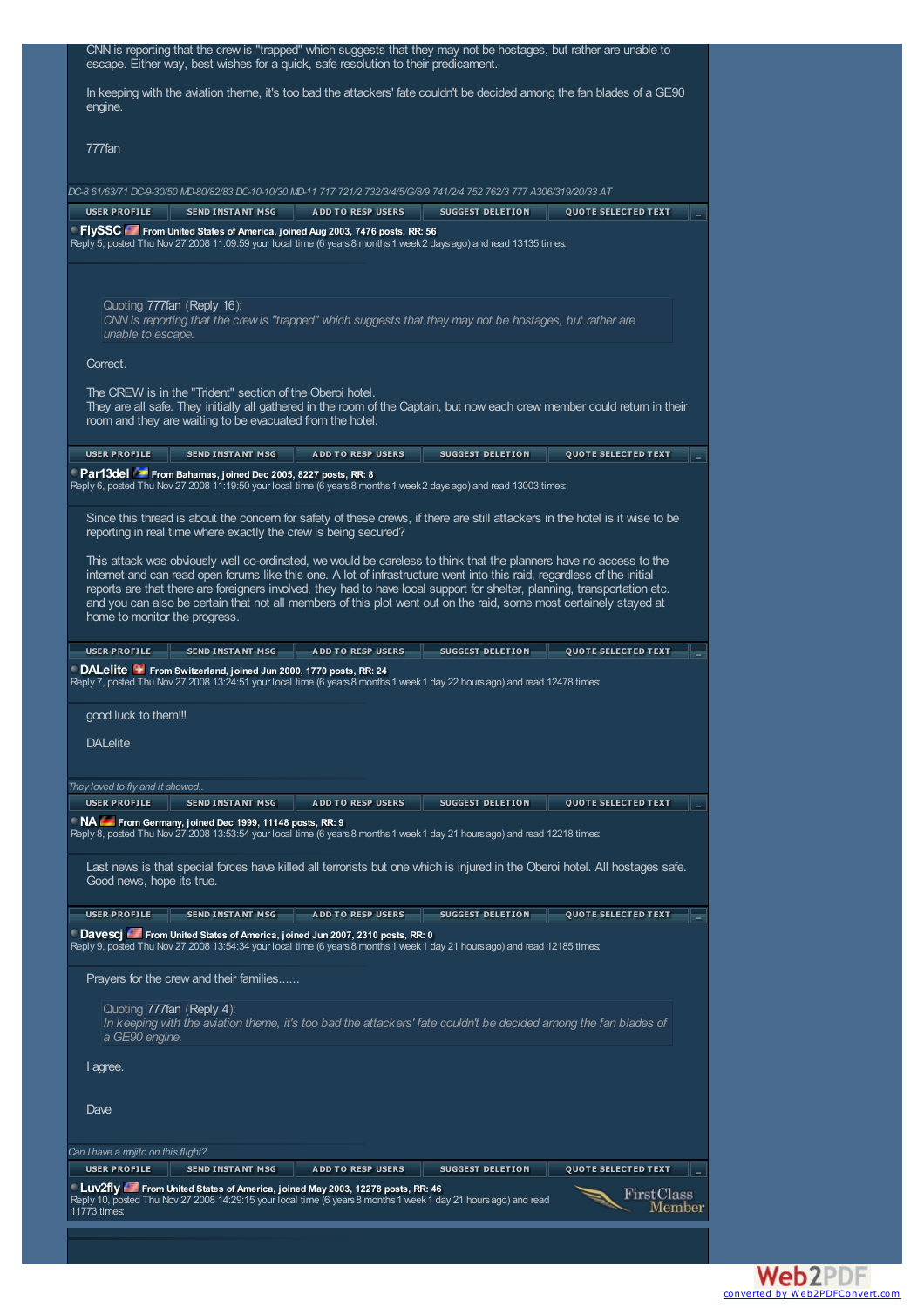| Quoting Par13del (Reply 6):<br>Since this thread is about the concem for safety of these crews, if there are still attackers in the hotel is it wise<br>to be reporting in real time where exactly the crew is being secured?                                                                                                                                                                 |
|-----------------------------------------------------------------------------------------------------------------------------------------------------------------------------------------------------------------------------------------------------------------------------------------------------------------------------------------------------------------------------------------------|
| Since the major sources for news are reporting on this story we here are hardly letting the proverbial cat out of the bag.                                                                                                                                                                                                                                                                    |
| You can cut the irony with a knife                                                                                                                                                                                                                                                                                                                                                            |
| <b>USER PROFILE</b><br><b>SEND INSTANT MSG</b><br><b>ADD TO RESP USERS</b><br><b>SUGGEST DELETION</b><br><b>QUOTE SELECTED TEXT</b>                                                                                                                                                                                                                                                           |
| Par13del From Bahamas, joined Dec 2005, 8227 posts, RR: 8<br>Reply 11, posted Thu Nov 27 2008 14:45:23 your local time (6 years 8 months 1 week 1 day 20 hours ago) and read 11593 times:                                                                                                                                                                                                     |
| Quoting Luv2fly (Reply 10):<br>Since the major sources for news are reporting on this story we here are hardly letting the proverbial cat out of<br>the bag.                                                                                                                                                                                                                                  |
| That may well be the case, but with the prevalence of the internet and mobile internet devices, the information provided<br>via the internet in the initial stages is sometimes more accurate than that provided by those rushing for sound bites on<br>the world media stage. In due time I'm certain the best images we will see of this crisis wil be cell phone still and video<br>shots. |
| Best wishes to those involved and the nation of India, the fallout from this will be huge on the tourist stage, it takes<br>years to build a tourist market, but as in all things, it can be destroyed in a matter of hours.                                                                                                                                                                  |
| <b>USER PROFILE</b><br><b>SEND INSTANT MSG</b><br><b>ADD TO RESP USERS</b><br><b>SUGGEST DELETION</b><br><b>OUOTE SELECTED TEXT</b>                                                                                                                                                                                                                                                           |
| Midcon385 From United States of America, joined Dec 2006, 570 posts, RR: 0<br>Reply 12, posted Thu Nov 27 2008 16:30:25 your local time (6 years 8 months 1 week 1 day 19 hours ago) and read 10533 times:                                                                                                                                                                                    |
| Best wishes and prayers for them and their continued safety!                                                                                                                                                                                                                                                                                                                                  |
| Tim                                                                                                                                                                                                                                                                                                                                                                                           |
| MidContinent Airlines: We Know How To Fly!                                                                                                                                                                                                                                                                                                                                                    |
| <b>USER PROFILE</b><br><b>SEND INSTANT MSG</b><br><b>QUOTE SELECTED TEXT</b><br><b>ADD TO RESP USERS</b><br>SUGGEST DELETION<br><b>Allpress Fig. From Australia, joined Jan 2005, 73 posts, RR: 0</b><br>Reply 13, posted Thu Nov 27 2008 16:33:42 your local time (6 years 8 months 1 week 1 day 19 hours ago) and read 10513 times:                                                         |
| Im highly doubting the terrorists will be surfing A.net in there<br>spare time. $=$ ]                                                                                                                                                                                                                                                                                                         |
| Good luck to all those involved and hopefully a safe return<br>of all in danger.                                                                                                                                                                                                                                                                                                              |
| Cam                                                                                                                                                                                                                                                                                                                                                                                           |
| landing is just a controlled collision with earth                                                                                                                                                                                                                                                                                                                                             |
| <b>USER PROFILE</b><br><b>SEND INSTANT MSG</b><br><b>ADD TO RESP USERS</b><br><b>SUGGEST DELETION</b><br><b>QUOTE SELECTED TEXT</b><br>VHECA From Australia, joined May 2007, 284 posts, RR: 0<br>Reply 14, posted Thu Nov 27 2008 17:02:28 your local time (6 years 8 months 1 week 1 day 18 hours ago) and read 10196 times                                                                 |
| Quoting 777fan (Reply 4):<br>In keeping with the aviation theme, it's too bad the attackers' fate couldn't be decided among the fan blades of<br>a GE90 engine.                                                                                                                                                                                                                               |
| What did the GE90 ever do to you? Not fair destroy a great peice of technology on terrorists. Just push 'em out over<br>the pacific from 39,000ft!                                                                                                                                                                                                                                            |
| Wish all a very safe return to their families and loved ones who have been trapped by this ordeal.                                                                                                                                                                                                                                                                                            |
| <b>Cheers</b>                                                                                                                                                                                                                                                                                                                                                                                 |
| <b>VHECA</b>                                                                                                                                                                                                                                                                                                                                                                                  |
| Types Flown on - 312,320,722,732,733,73H,73W,742,743,74C,752,762,AB4,D1C,D28,DHT,F27,L11                                                                                                                                                                                                                                                                                                      |
| <b>USER PROFILE</b><br><b>SEND INSTANT MSG</b><br><b>ADD TO RESP USERS</b><br><b>SUGGEST DELETION</b><br><b>QUOTE SELECTED TEXT</b><br>DiscoverCSG Form United States of America, joined Jan 2007, 855 posts, RR: 0                                                                                                                                                                           |
| Reply 15, posted Thu Nov 27 2008 17:47:47 your local time (6 years 8 months 1 week 1 day 17 hours ago) and read 9793 times:                                                                                                                                                                                                                                                                   |

 $\bigcap_{v \in \text{time}}$  777fan (Reply 4):

Web2PDFConvert.com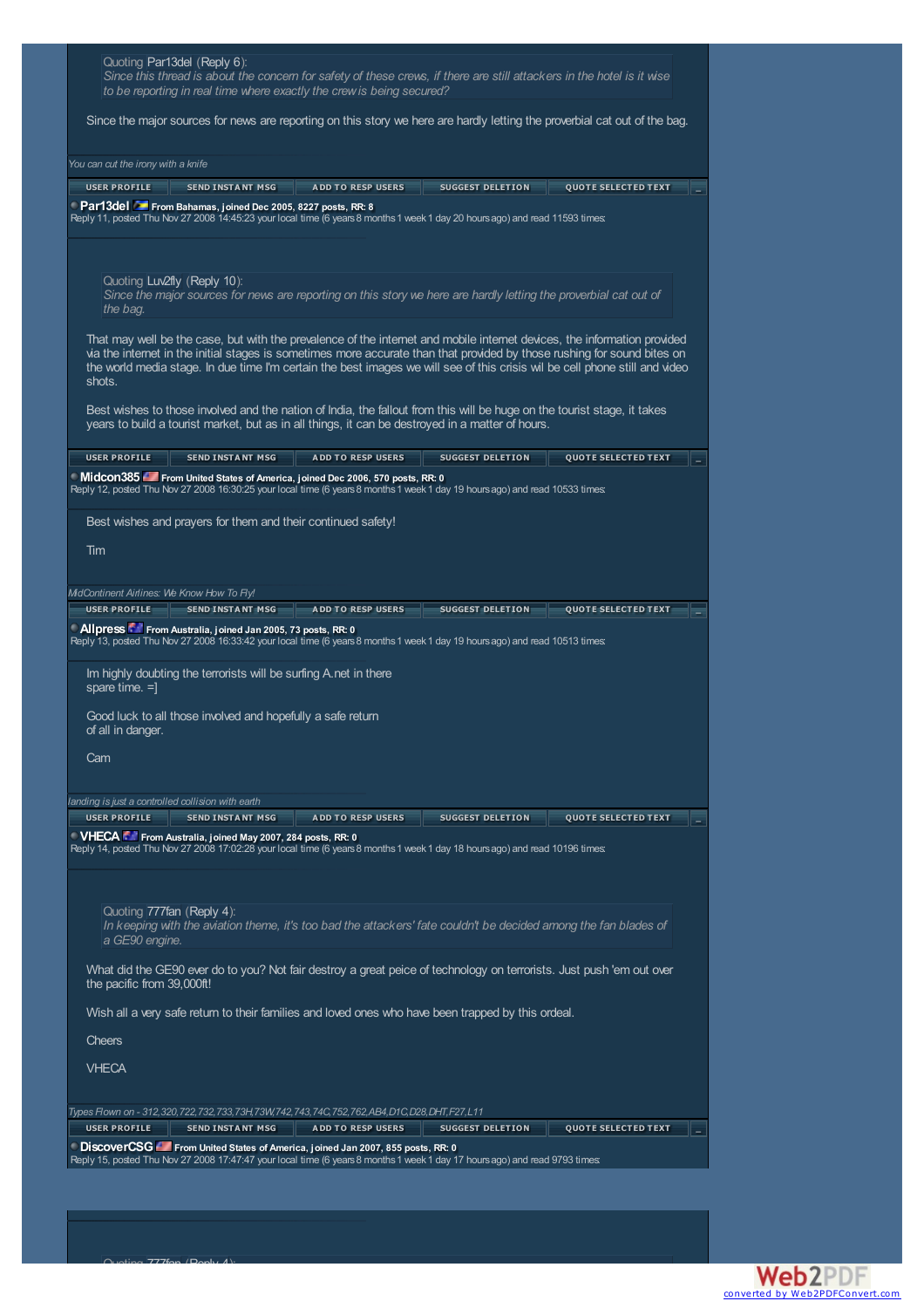| a GE90 engine.                      | Quoting ///lan (Reply 4).                                                                                                                        |                                                                                                                                                         | In keeping with the aviation theme, it's too bad the attackers' fate couldn't be decided among the fan blades of                                                                                                                             |                                                                                                                    |  |
|-------------------------------------|--------------------------------------------------------------------------------------------------------------------------------------------------|---------------------------------------------------------------------------------------------------------------------------------------------------------|----------------------------------------------------------------------------------------------------------------------------------------------------------------------------------------------------------------------------------------------|--------------------------------------------------------------------------------------------------------------------|--|
|                                     | Quoting VHECA (Reply 14):<br>Just push 'em out over the pacific from 39,000ft!                                                                   |                                                                                                                                                         |                                                                                                                                                                                                                                              |                                                                                                                    |  |
|                                     | Either one would do for my taste.                                                                                                                |                                                                                                                                                         |                                                                                                                                                                                                                                              |                                                                                                                    |  |
|                                     |                                                                                                                                                  |                                                                                                                                                         |                                                                                                                                                                                                                                              |                                                                                                                    |  |
| <b>USER PROFILE</b>                 | <b>SEND INSTANT MSG</b><br>Miami1 From Australia, joined Feb 2001, 706 posts, RR: 0                                                              | <b>ADD TO RESP USERS</b>                                                                                                                                | <b>SUGGEST DELETION</b>                                                                                                                                                                                                                      | <b>QUOTE SELECTED TEXT</b>                                                                                         |  |
|                                     |                                                                                                                                                  | Singapore with the crews operating a Singapore to Mumbai return shuttle.<br>Good Luck to the Air France crew it would be a very frightening experience. | Reply 16, posted Thu Nov 27 2008 20:39:32 your local time (6 years 8 months 1 week 1 day 15 hours ago) and read 8741 times:<br>Qantas crews normally stay out near the airport but we have suspended our slips and are rerouting flights via |                                                                                                                    |  |
| <b>USER PROFILE</b>                 | <b>SEND INSTANT MSG</b>                                                                                                                          | <b>ADD TO RESP USERS</b>                                                                                                                                | <b>SUGGEST DELETION</b>                                                                                                                                                                                                                      | <b>QUOTE SELECTED TEXT</b>                                                                                         |  |
|                                     | ■ Mattteo ■ From France, joined Feb 2008, 47 posts, RR: 0                                                                                        |                                                                                                                                                         | Reply 17, posted Fri Nov 28 2008 01:11:43 your local time (6 years 8 months 1 week 1 day 10 hours ago) and read 7234 times:                                                                                                                  |                                                                                                                    |  |
| Hi everybody!                       |                                                                                                                                                  |                                                                                                                                                         |                                                                                                                                                                                                                                              |                                                                                                                    |  |
|                                     |                                                                                                                                                  |                                                                                                                                                         | According to BFM TV, all crew members have just been released! I'm so happy for my colleagues!!! <sup>©</sup> $\bullet$ $\bullet$                                                                                                            |                                                                                                                    |  |
| <b>USER PROFILE</b>                 | <b>SEND INSTANT MSG</b>                                                                                                                          | <b>ADD TO RESP USERS</b>                                                                                                                                | SUGGEST DELETION                                                                                                                                                                                                                             | <b>QUOTE SELECTED TEXT</b>                                                                                         |  |
|                                     | Quoting Mattleo (Reply 17):                                                                                                                      | <b>Ikramerica</b> From United States of America, joined May 2005, 21910 posts, RR: 59                                                                   | Reply 18, posted Fri Nov 28 2008 01:51:55 your local time (6 years 8 months 1 week 1 day 9 hours ago) and read 7037 times:<br>Acoording to BFM TV, all crew members have just been released! I'm so happy for my colleagues!!!               |                                                                                                                    |  |
|                                     | and safe yet. News still breaking                                                                                                                |                                                                                                                                                         |                                                                                                                                                                                                                                              | The report is 20 released, including AF and LH crew members and 2 Americans. Not sure if all AF crew were released |  |
| <b>USER PROFILE</b>                 | Of all the things to worry about the Wookie has no pants.<br><b>SEND INSTANT MSG</b><br>HAWK21M From India, ioined Jan 2001, 31792 posts, RR: 55 | <b>ADD TO RESP USERS</b>                                                                                                                                | <b>SUGGEST DELETION</b><br>Reply 19, posted Fri Nov 28 2008 02:09:06 your local time (6 years 8 months 1 week 1 day 9 hours ago) and read 6947 times:                                                                                        | <b>QUOTE SELECTED TEXT</b>                                                                                         |  |
| Thats great news.                   | Quoting Mattteo (Reply 17):                                                                                                                      |                                                                                                                                                         | Acoording to BFM TV, all crew members have just been released! I'm so happy for my colleagues!!!                                                                                                                                             |                                                                                                                    |  |
| regds<br><b>MEL</b>                 |                                                                                                                                                  |                                                                                                                                                         |                                                                                                                                                                                                                                              |                                                                                                                    |  |
| Think of the brighter side!         |                                                                                                                                                  |                                                                                                                                                         |                                                                                                                                                                                                                                              |                                                                                                                    |  |
| <b>USER PROFILE</b>                 | <b>SEND INSTANT MSG</b>                                                                                                                          | <b>ADD TO RESP USERS</b><br>Davescj From United States of America, joined Jun 2007, 2310 posts, RR: 0                                                   | <b>SUGGEST DELETION</b><br>Reply 20, posted Fri Nov 28 2008 02:27:26 your local time (6 years 8 months 1 week 1 day 9 hours ago) and read 6834 times:                                                                                        | <b>QUOTE SELECTED TEXT</b>                                                                                         |  |
|                                     | Quoting Mattteo (Reply 17):<br>Thank God! Good news for several families I'm sure!                                                               |                                                                                                                                                         | Acoording to BFM TV, all crew members have just been released! I'm so happy for my colleagues!!!                                                                                                                                             |                                                                                                                    |  |
| Dave                                |                                                                                                                                                  |                                                                                                                                                         |                                                                                                                                                                                                                                              |                                                                                                                    |  |
|                                     |                                                                                                                                                  |                                                                                                                                                         |                                                                                                                                                                                                                                              |                                                                                                                    |  |
| Can I have a mojito on this flight? |                                                                                                                                                  |                                                                                                                                                         |                                                                                                                                                                                                                                              |                                                                                                                    |  |
| <b>USER PROFILE</b>                 | <b>SEND INSTANT MSG</b>                                                                                                                          | <b>ADD TO RESP USERS</b>                                                                                                                                | <b>SUGGEST DELETION</b>                                                                                                                                                                                                                      | <b>QUOTE SELECTED TEXT</b>                                                                                         |  |
|                                     | LH526 From Germany, joined Aug 2000, 2409 posts, RR: 13                                                                                          |                                                                                                                                                         | Reply 21, posted Fri Nov 28 2008 02:32:31 your local time (6 years 8 months 1 week 1 day 9 hours ago) and read 6802 times:                                                                                                                   |                                                                                                                    |  |

3 LH crewmembers also were involved ...

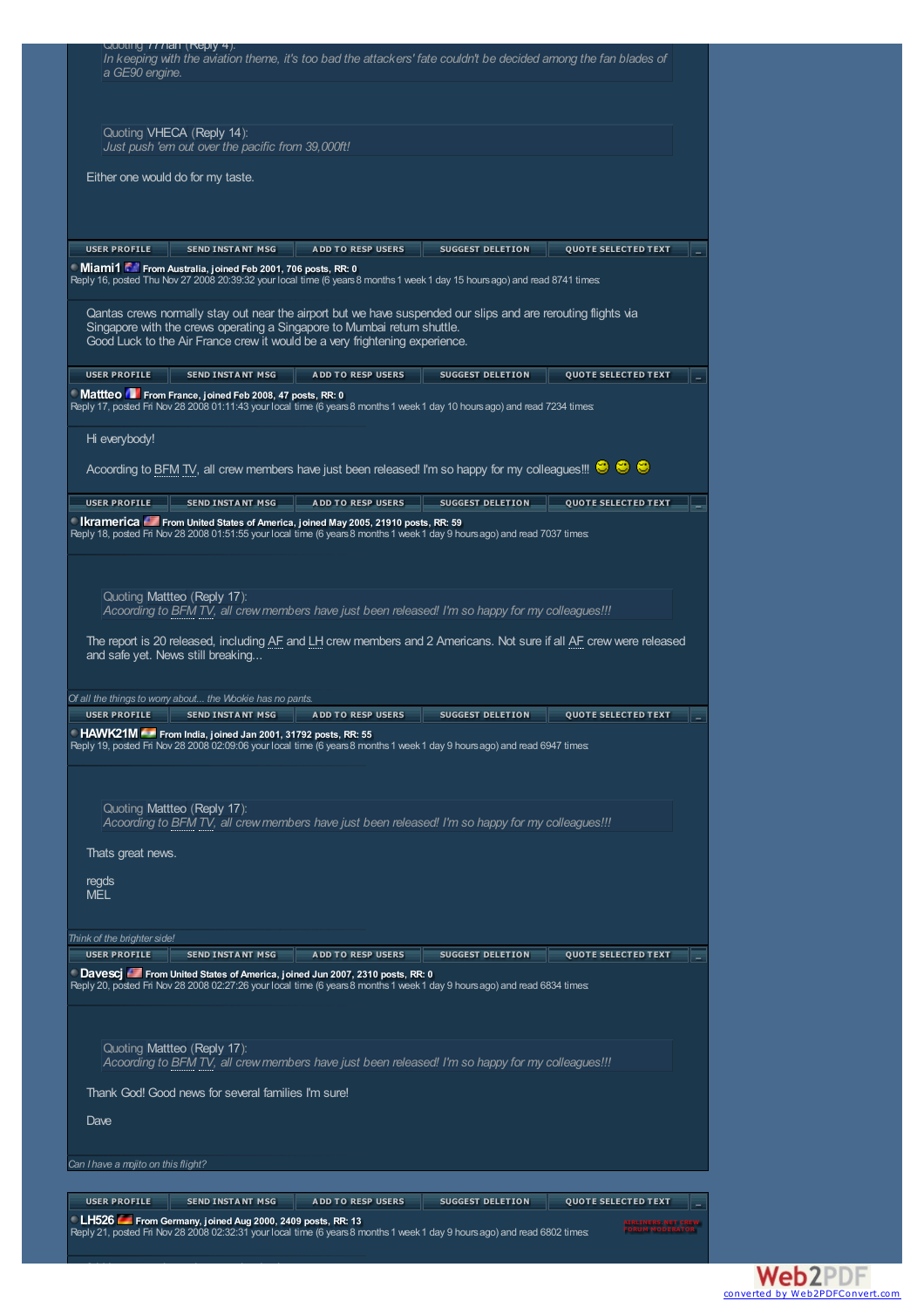| <b>USER PROFILE</b> | Trittst im Morgenrot daher, seh ich dich im Strahlenmeer                                                                                                                                                                           |                          |                                                                                            |                         |                            |                      |  |
|---------------------|------------------------------------------------------------------------------------------------------------------------------------------------------------------------------------------------------------------------------------|--------------------------|--------------------------------------------------------------------------------------------|-------------------------|----------------------------|----------------------|--|
|                     | <b>SEND INSTANT MSG</b>                                                                                                                                                                                                            | <b>ADD TO RESP USERS</b> |                                                                                            | <b>SUGGEST DELETION</b> | <b>QUOTE SELECTED TEXT</b> |                      |  |
|                     | Blue Flyer <sup>10</sup> From Northern Mariana Islands, joined Jan 2006, 4559 posts, RR: 3<br>Reply 22, posted Fri Nov 28 2008 03:42:51 your local time (6 years 8 months 1 week 1 day 7 hours ago) and read 6475                  |                          |                                                                                            |                         |                            | FirstClass           |  |
| times               |                                                                                                                                                                                                                                    |                          |                                                                                            |                         |                            | Member               |  |
|                     |                                                                                                                                                                                                                                    |                          |                                                                                            |                         |                            |                      |  |
|                     | Quoting Ikramerica (Reply 18):                                                                                                                                                                                                     |                          |                                                                                            |                         |                            |                      |  |
|                     | The report is 20 released, including AF and LH crew members and 2 Americans. Not sure if all AF crew were                                                                                                                          |                          |                                                                                            |                         |                            |                      |  |
|                     | released and safe yet. News still breaking                                                                                                                                                                                         |                          |                                                                                            |                         |                            |                      |  |
|                     | All 15 AF and 3 LH crew members in the hotel safe and accounted for.                                                                                                                                                               |                          |                                                                                            |                         |                            |                      |  |
| <b>USER PROFILE</b> | <b>SEND INSTANT MSG</b>                                                                                                                                                                                                            | <b>ADD TO RESP USERS</b> |                                                                                            | <b>SUGGEST DELETION</b> | <b>QUOTE SELECTED TEXT</b> |                      |  |
|                     | B707forever From United States of America, joined Dec 2007, 459 posts, RR: 0<br>Reply 23, posted Fri Nov 28 2008 04:33:27 your local time (6 years 8 months 1 week 1 day 7 hours ago) and read 6214 times:                         |                          |                                                                                            |                         |                            |                      |  |
|                     |                                                                                                                                                                                                                                    |                          |                                                                                            |                         |                            |                      |  |
|                     | Thank God both crews are safe. What a frightening experience for everyone involved. One thinks about the airport as<br>the scary place and now crews need to also think about hotels being just as scary? Crazy, absolutely crazy. |                          |                                                                                            |                         |                            |                      |  |
|                     | I'm sure there's going to be more than one airline now reviewing their hotel arrangements, including room locations and                                                                                                            |                          |                                                                                            |                         |                            |                      |  |
|                     | instructions for crews on evacuation, etc. I fear we're going to hear awful news from Mumbai once the hotels are all                                                                                                               |                          |                                                                                            |                         |                            |                      |  |
|                     | cleared. What's especially scary is that 20-25 crazy kids (i say kids because they're all reported as mis 20's) with<br>weapons can create so much world fear and death.                                                           |                          |                                                                                            |                         |                            |                      |  |
|                     |                                                                                                                                                                                                                                    |                          |                                                                                            |                         |                            |                      |  |
| <b>USER PROFILE</b> | <b>SEND INSTANT MSG</b><br>Luv2fly From United States of America, joined May 2003, 12278 posts, RR: 46                                                                                                                             | <b>ADD TO RESP USERS</b> |                                                                                            | <b>SUGGEST DELETION</b> | <b>QUOTE SELECTED TEXT</b> |                      |  |
| times               | Reply 24, posted Fri Nov 28 2008 09:59:53 your local time (6 years 8 months 1 week 1 day 1 hour ago) and read 4913                                                                                                                 |                          |                                                                                            |                         |                            | FirstClass<br>Member |  |
|                     |                                                                                                                                                                                                                                    |                          |                                                                                            |                         |                            |                      |  |
|                     |                                                                                                                                                                                                                                    |                          |                                                                                            |                         |                            |                      |  |
|                     | Quoting Par13del (Reply 11):                                                                                                                                                                                                       |                          |                                                                                            |                         |                            |                      |  |
|                     |                                                                                                                                                                                                                                    |                          |                                                                                            |                         |                            |                      |  |
|                     | That may well be the case, but with the prevalence of the internet and mobile internet devices, the information                                                                                                                    |                          |                                                                                            |                         |                            |                      |  |
|                     | provided via the internet in the initial stages is sometimes more accurate than that provided by those rushing                                                                                                                     |                          |                                                                                            |                         |                            |                      |  |
|                     | for sound bites on the world media stage. In due time I'm certain the best images we will see of this crisis wil<br>be cell phone still and video shots.                                                                           |                          |                                                                                            |                         |                            |                      |  |
|                     |                                                                                                                                                                                                                                    |                          |                                                                                            |                         |                            |                      |  |
|                     | Like others have said I am sure the terrorist have better things to do then to surf the web. Also you might be over<br>stating the importance of this site.                                                                        |                          |                                                                                            |                         |                            |                      |  |
|                     |                                                                                                                                                                                                                                    |                          |                                                                                            |                         |                            |                      |  |
|                     | You can cut the irony with a knife                                                                                                                                                                                                 |                          |                                                                                            |                         |                            |                      |  |
|                     | 25 Flymad : 14 SAA crew also involved at the Oberoi. Apparently 7 safe and out of the hotel. Remaining 7 still trapped in the h                                                                                                    |                          |                                                                                            |                         |                            |                      |  |
|                     | 26 AF Cabin Crew : la Orana All ! All Air France crews are safe and have been released from the hotel. They will spend a few l                                                                                                     |                          |                                                                                            |                         |                            |                      |  |
| Show last 25 posts  |                                                                                                                                                                                                                                    | Show all                 | Check for new replies                                                                      | <b>Hide all</b>         | Hide last 25 posts         | 王嗣七十                 |  |
|                     | <b>Top Of Page</b>                                                                                                                                                                                                                 | Change Forum             | $\vert \mathbf{v} \vert$                                                                   | Forum Index             |                            |                      |  |
|                     |                                                                                                                                                                                                                                    |                          |                                                                                            |                         |                            |                      |  |
|                     |                                                                                                                                                                                                                                    |                          | This topic is archived and can not be replied to any more.                                 |                         |                            |                      |  |
|                     |                                                                                                                                                                                                                                    |                          | Printer friendly format                                                                    |                         |                            |                      |  |
|                     | <b>Similar topics:</b><br>Question Regarding Air France-KLM In The Gulf posted Sat Aug 25 2007 18:14:49 by 777way                                                                                                                  |                          |                                                                                            | More similar topics     |                            |                      |  |
|                     | Air France Flights To The USA posted Thu Oct 13 2005 11:52:08 by DID747                                                                                                                                                            |                          |                                                                                            |                         |                            |                      |  |
|                     | Air France Flights To The USA posted Tue Sep 13 2005 17:43:30 by DID747                                                                                                                                                            |                          |                                                                                            |                         |                            |                      |  |
|                     | Congratulations Air France Crew posted Wed Aug 3 2005 04:30:27 by Traveler                                                                                                                                                         |                          |                                                                                            |                         |                            |                      |  |
|                     | Air France/KLM And The B787 posted Sun May 8 2005 00:58:39 by Dhefty                                                                                                                                                               |                          |                                                                                            |                         |                            |                      |  |
|                     | Air France Strike Within The Next Two Weeks? posted Tue Mar 29 2005 09:37:32 by Udo<br>Air France, You Are The Best! posted Sun Nov 28 2004 15:20:00 by Regis                                                                      |                          |                                                                                            |                         |                            |                      |  |
|                     | Air France Cargo And The A300F posted Sat Aug 21 2004 19:47:41 by BA                                                                                                                                                               |                          |                                                                                            |                         |                            |                      |  |
|                     | Air France Will Operate The 777 To SFO In March! posted Sun Oct 7 2001 17:53:40 by 777-500ER                                                                                                                                       |                          |                                                                                            |                         |                            |                      |  |
|                     | Air France With In The Carribean posted Sat Apr 7 2001 03:05:57 by JaseWGTN                                                                                                                                                        |                          |                                                                                            |                         |                            |                      |  |
|                     | Home   Photos   Forums   News   Articles   Advertise   <sub>D</sub> Ad Choices   Aircraft Data   Search   Community   Terms of Use   Privacy Policy   Contact Us                                                                   |                          |                                                                                            |                         |                            |                      |  |
|                     |                                                                                                                                                                                                                                    |                          | Partner Sites: Aviation Videos   Aviation Photo Gallery<br>Photos Sitemap   Forums Sitemap |                         |                            |                      |  |



 $\alpha$ 



**eHow** TRAVEL